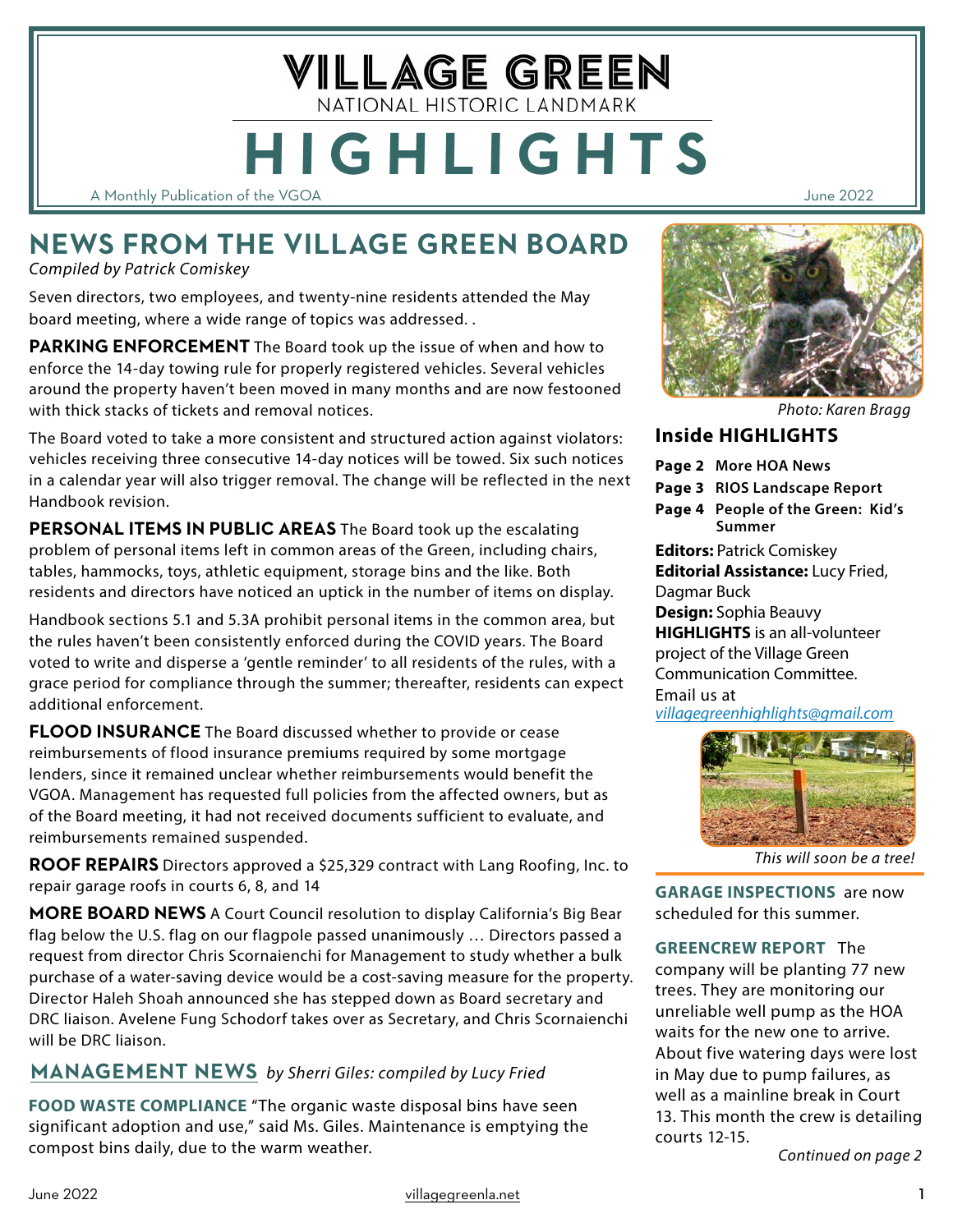## **MORE HOA NEWS**

#### *Continued from page 1*

**ARBORIST REPORT** Ms. Carlberg inspected Courts 10-12 in May, and found one tree needing immediate removal, and three others requiring priority action.

**"DO NOT CLIMB THE TREES" SIGNS:** The signs near Court 15 were again vandalized, removed, and then discretely returned. Another set was ordered in their absence, at a cost of \$112.99.

**RESIDENTIAL BUILDINGS PAINTING/INSULATION/ CARPENTRY:** Residents in buildings 3, 15, 33, 34, 58, 62, 67, 68, 70, and 90 will be notified for this year's treatments, set to begin in late June.

**ELECTRICAL UPGRADE PROJECT:** Talks with bidders continue for work in courts 16 & 17, as do negotiations with DWP about the power source and cost.  $\square$ 

# **Did You Know These Issues Impact Our Budget?**

*By Michael Schiavoni, VG Budget and Finance Committee Chair* 

It turns out being a good environmental steward is also beneficial for your wallet! Keep in mind…

**WASTE** When the wrong items land in our recycle or food waste bins, the waste removal company charges the HOA additional fees. Please take the time to learn what goes where, and properly sort your waste.

**WATER** Our patio spigots and indoor faucets all run on city water – paid out of our HOA assessments to the tune of \$200,000 a year! With water rates rising, and with drought reduction measures imminent, please conserve.  $\square$ 

### **Village Green Featured on THE SOUTH LA RECAP**

#### *by Ted Robbins, Court 1*

An 11-minute mini-documentary on Village Green debuted May 28th on the YouTube channel, "The South LA Recap." Its creator, Eric Craig, says he found "history under just about every tree and every building. It's a beautiful place and it's

a gem to the City of Los Angeles."

Using historic photos and interviews with residents, Craig's video looks at the evolution of the Green. He says his biggest surprise was learning about the "cross-section of



community and nature in car-centric LA."

*Photo: Zig*

The curiosity that led him to the Green (through VG's Daniel Millner) resulted in more than 60 short videos on "The South LA Recap"." Just a few examples: "A Brief History of the Crenshaw Mall," "LA Food Crawl: Slauson Avenue in South LA" (with his wife Ariana), and "Why Does South LA Have Gated Alleys?"

Craig's motivation has been to create more pride in a part of L.A. where negative publicity has often drowned out positive stories. "Really, just be proud of where you live," he says. "It's not so much that South L.A. is the best thing ever. It's just to realize what the history was. Often, if you can find your history—find your roots—you are able to push forward stronger." □

The VG doc is at *<https://youtu.be/e1hVUd5tBZU>*

The South LA Recap channel is at *[https://www.youtube.](https://www.youtube.com/c/TheSouthLARecap) [com/c/TheSouthLARecap](https://www.youtube.com/c/TheSouthLARecap)*

## **PUBLIC SECURITY REPORT April 21 – May 18, 2022**

**GARAGE BREAK-IN - Court 16, 4/28-29, 9 pm-7 am.** A resident reported his garage had been broken into and his fishing pole and tackle box stolen.

**NOISE COMPLAINT - Court 15, 5/2, 4:30 pm.** A resident complained children were playing in front of her window. Security found the noise level to be acceptable.

**NOISE COMPLAINT - Court 15, 5/3, 9:15 am.** After receiving a complaint that children were playing and climbing trees near a resident's unit, Security promptly investigated, but found no one climbing trees.

**TRESPASSERS - Main Green near Court 5, 5/5, 3:20 pm.**  Responding to a call that two people were smoking and

*Edited by Lucy Fried* drinking on the Green, Security found they were trespassers and asked them to leave, which they did immediately.

> **RESIDENT FALL - Court 14 parking area, 5/9, 5:00 pm.** A resident who tripped and fell while taking a morning walk told Security she hoped Maintenance would repair the sidewalk to prevent another painful accident.

> **TRESPASSER - Courts 15 and 16, 5/16, 2:05 pm.** There were several reports of an unknown male in a jacket with "SECURITY" on the back acting erratic and disoriented. Security found him, warned him not to return, and followed him off the property.

**UNIT BURGLARY - Court 13, 5/17, 5:30 pm.** A resident told Security a window had been broken and someone entered his unit and stole money, jewelry, and other personal items. LAPD was called and a report was made**.** □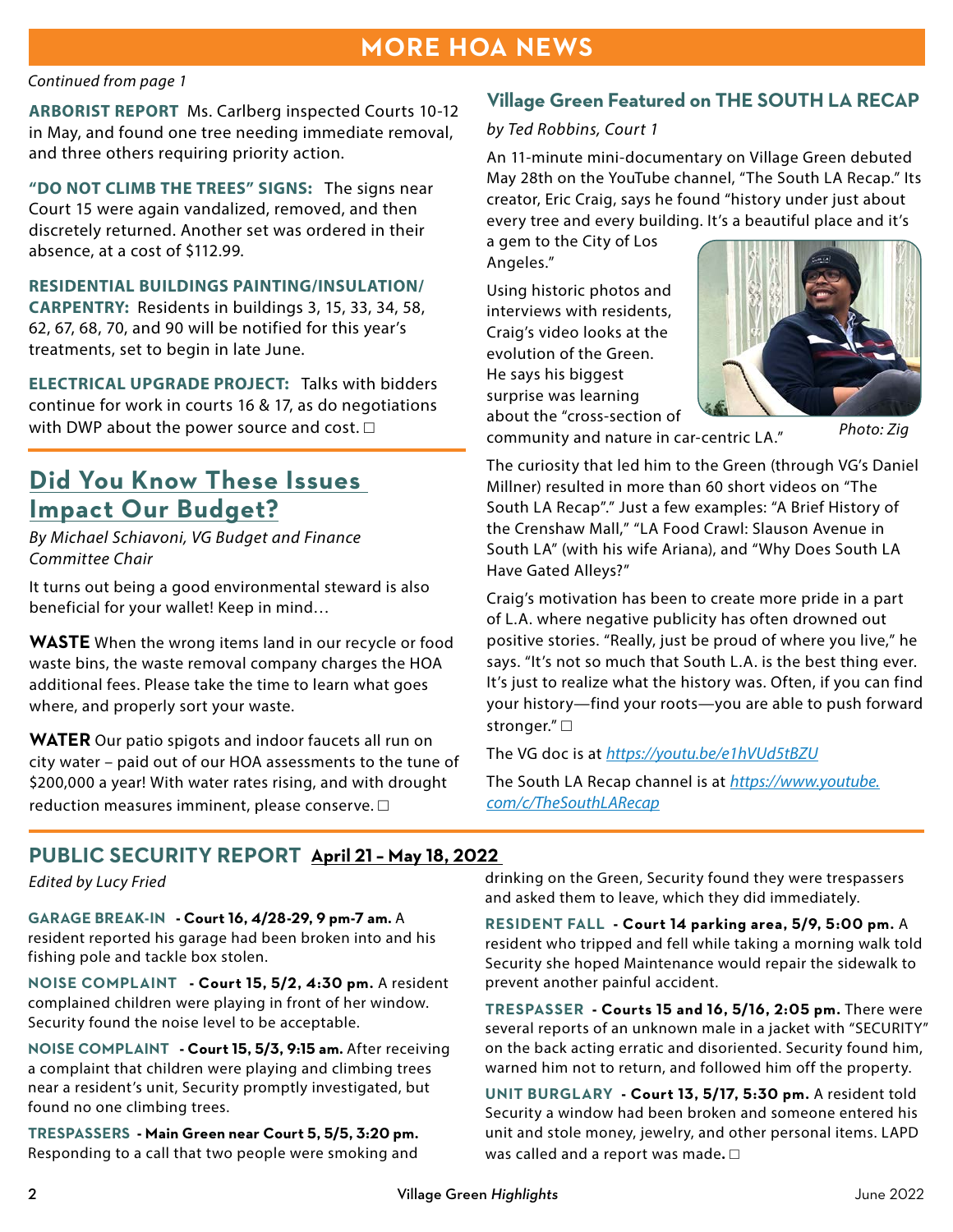# **AROUND THE GREEN RIOS Lays Out Ambitious Plan for Irrigation, Landscape Design, and our Future**

*By Patrick Comiskey, Court 3*

Last year, the Board of Directors voted to hire the RIOS Design Collective to create Master Planting Guidelines based upon the upgrade and redesign of our 80-year-old irrigation system. On Wednesday, May 18, the Village hosted an informational Zoom meeting featuring members of RIOS, to relay some initial findings



and sound out residents' opinions and concerns about a potential long-term landscape rehabilitation project.

Two members of RIOS's team, Peter Emerson, Studio Director, and Jessa Chisari, Senior Project Manager (a VG resident and Tree and Landscape Committee member) presented a report based on early research and a preliminary evaluation of the property's needs. It was a first attempt at gathering the many facets of this vast, intricate project into one comprehensive study, accounting for our property's historic significance, our aging infrastructure, and our myriad environmental concerns.

All of this begins with and is predicated on an overhaul of our failing irrigation system: its design and scope will depend entirely on the landscape it's meant to support.



It is an expensive, wildly complicated project, involving ten phases, and will take decades to complete. But Rios' preliminary ideas offer a roadmap for our future lives here, setting in motion the ways we will thrive through decades of climate change, drought, and changes in urban and community life.

In February 2022, RIOS met with the Landscape and Tree Committee to gather information and establish some goals. Wednesday's meeting was an opportunity was an opportunity for RIOS to lay out a few first impressions and present potential options to the wider community:

**LAWNS:** There is a LOT more lawn here now than there was historically – 29 acres today up from 11 in the 1940s. RIOS estimates it takes roughly 20 million gallons of water to

irrigate our current turf every year, more than double our original use.

**AMENITIES:** Structures and areas dedicated to specific uses, like playgrounds and game courts etc. were common in the original plans and are largely absent from our current environment.

RIOS focused on the two representative environments common to most of the property: garden courts and garage

**Draft Concept Options** Restore a historically significant design feature by providing a continuous planting strip at all perimeter walks



courts. Each, they've determined, requires different approaches and solutions.

**GARDEN COURTS:** The irrigation overhaul is an opportunity to reduce the amount of turf grass on the property.

At present, homes that open out to the garden courts have a buffer that serves as a 'perceived front yard' separating entrances from common areas. Emerson suggested "intelligent replacement," of these buffer strips with lowmaintenance, low water, climate-adapted ground covers,

> grasses and shrubs, in a nod to the historic desian.

> **GARAGE COURTS:** Rios also introduced some ideas about planting in the garage areas including pollinator habitats to attract beneficial insects and wildlife, and/ or community vegetable gardens. RIOS speculated that the courts could also be

used to collect and contain stormwater for irrigation needs, which Emerson says could be funded by grants in the coming years.

The size, scope and length of the project had some residents concerned, expressing hope for more immediate benefits and returns—at least before their decades on the property ran out. One resident wondered whether a Board whose officers change every year would be able to sustain a project like this one.

Overall, the presentation was a fascinating glimpse toward a vision of our future, and a reminder of how challenging decisions made now are so intricately linked to that future.  $\square$ 

For those who missed the presentation, you can watch in its entirety on youtube: *<https://youtu.be/qWd8eLGs-1A>*

ept Option Option 2 - provide multiple lawn alternatives to high water use turf grass for ch reside "front vard"